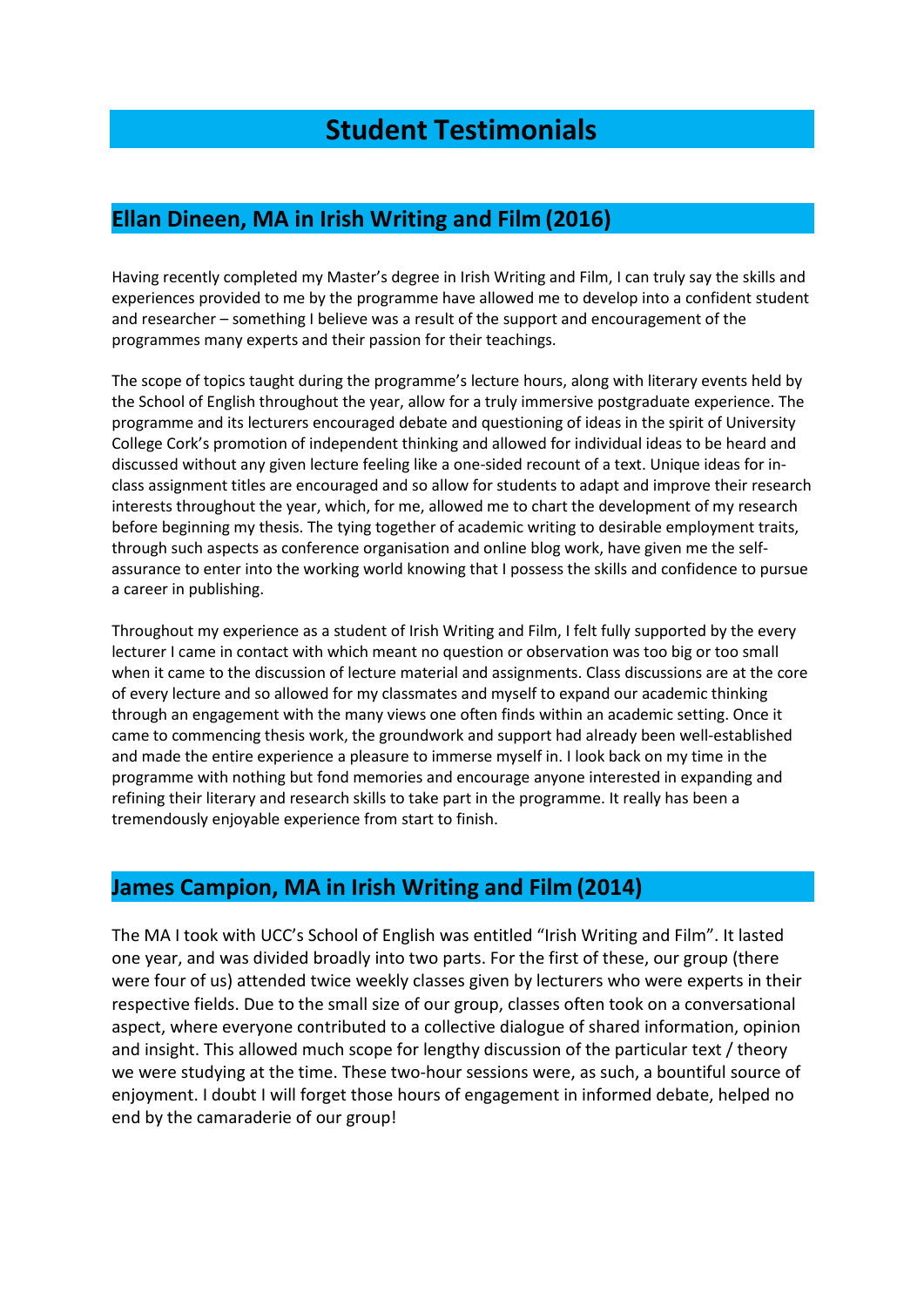The second part of the year was devoted to the writing of an MA thesis, a task which had hovered around us ever since the beginning of our year together. Writing the thesis was a gradual process, spread out over five months. For me, it was essential to allow my ideas to crystallise over a period of time before I began any concerted attempt to actually write. I needed enough patience to give my ideas a chance to form a coherent whole, while also remaining (relatively!) calm during the process.

Life as an MA student brought a variety of challenges and rewards. It was a case of persisting through the hours spent reading, taking notes and reflecting, so that I could enjoy the wonderful feeling of submitting a bound thesis all the more. Holding a thesis that I myself had succeeded in producing was a great thrill. The development of my critical skills would have been impossible without the direction and insight of the lecturers for the course, some of whom I had the good fortune of working closely with on my thesis. Above all else, studying for an MA with UCC's School of English was a process of continual discovery. Apart from obtaining a much deeper knowledge of my research area, I came away with a rare sense of fulfilment at having produced a piece of critical writing which would undoubtedly stand to me in the years to come.

#### **Laura Hussey, MA Irish Writing and Film, 2014**

The decision to apply for MA in Irish Writing and Film was a great one! Having loved my time as Undergraduate English student in UCC, I knew I was not ready to leave the department just yet. Getting to discover new Irish writers as well as the canons of the country was an incredibly rewarding and interesting year. From studying the work of Maria Edgeworth to Edna O'Brien, there was a lot of lively debates in the classroom during my time as a masters student. It can only be described as a full time academic challenge that will put your writing, communication and analysis skills to the test. The teaching staff are incredibly passionate and were so supportive throughout a very busy year! I can't describe the level of encouragement and engagement we received. I certainly wouldn't be an Editor in academic publishing now if not for lessons learned throughout my taught Masters. It enabled me to think creatively, work hard and do what I love! I'm proud to be an alumna of the Irish Writing MA.

Laura Hussey, Editor on the Theatre and Performance List at Routledge and former Irish Writing and Film MA student.

### **Marie Coffey, MA in Irish Writing and Film (2013)**

Having recently acquired a position as publishing editor for a global academic publishing house, I have come to realise how fundamental my MA in Irish Writing was in attaining this role. Whereas other university programmes I looked at seemed like stagnant and outmoded approaches to pedagogical instruction, UCC's School of English conveyed an active commitment to the evolving nature of theoretical and academic scholarship. Engaging in weekly class seminars and listening to renowned guest speakers on current literary trends in psychogeography, ecocriticism, and postcolonial transnationalism, I always felt confident that I was being set a contemporary and solid foundation for further academic studies, if I wished to pursue them.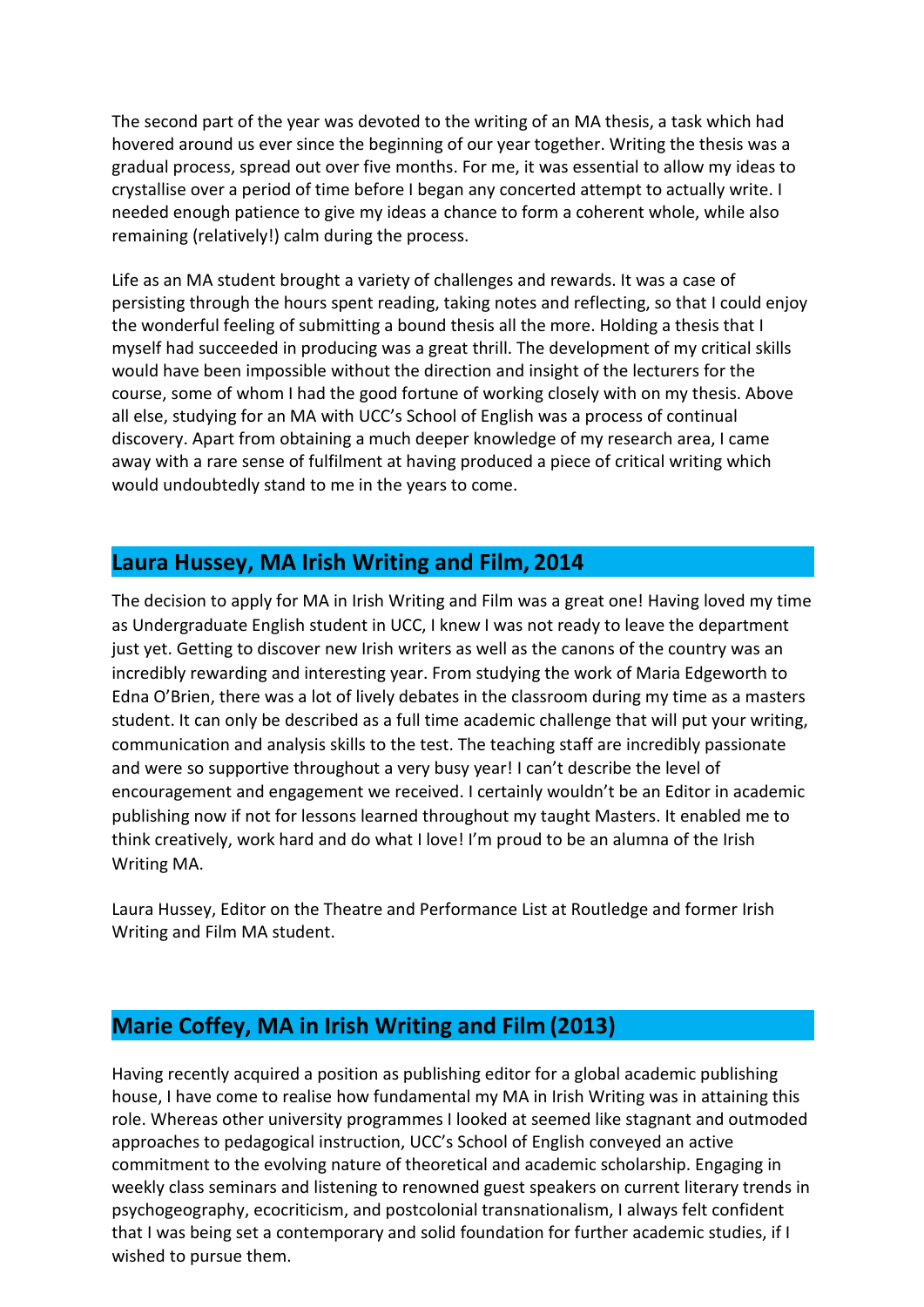One of the most encouraging and comforting aspects of UCC's English MA, was the diversity of the course's focus and its awareness that its emerging English graduates held a range of aspirations, ranging from PhD scholarship, to journalism, marketing and publishing. Unsure about what career to pursue upon entering an MA, and acutely aware of an economic climate that portrayed employability as a 'holy grail' prospect, it was UCC's persistent focus on digital e-learning, interconnected e-journals, and archival projects that convinced me to follow a Master's degree at University College Cork. These projects have since proved to be imperative in securing a career in academic publishing. Having worked for two publishing houses since graduating from UCC, it was my course's focus on databases, bibliography referencing, interactive presentations and *en vogue* debates concerning the rise of open access scholarship that have proved to be most valuable in obtaining a career in the protean environment of academic publishing.

The ethos of UCC's learning revolves around the principle of "independent thinking." This, I can confidently note, has been my experience with an MA in English. It was both a privilege and an exciting challenge to write an MA English thesis amongst engaged and critically